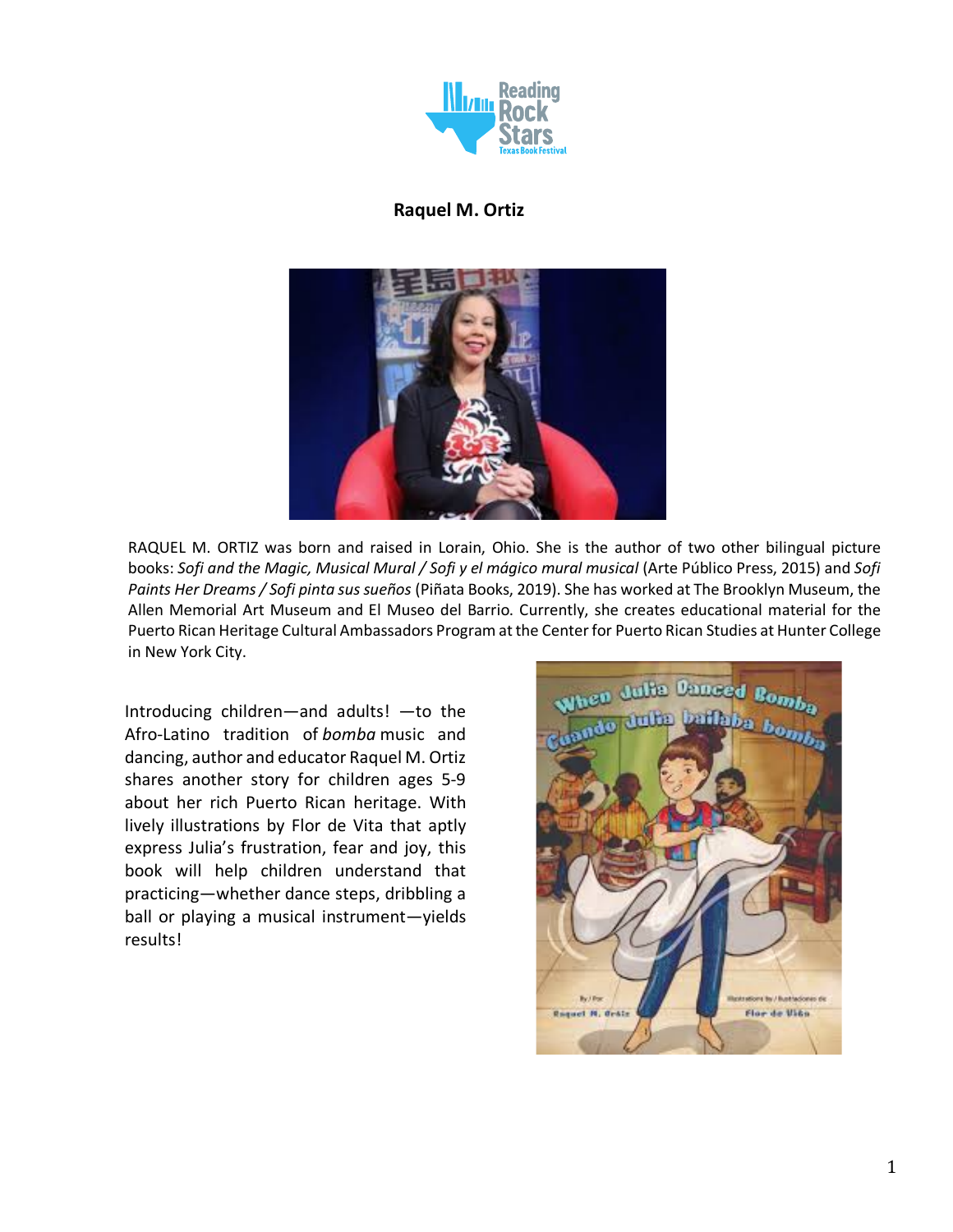#### **RRS connection to TEKS (PK-1st grade): Please refer to TEKS for English Language Arts and Reading:**

- *Comprehension skills*
- *Response skills*
- *Author's purpose and craft*
- *Composition I: listening, speaking, reading, writing, and thinking using multiple texts--writing process.*
- *Composition II: listening, speaking, reading, writing, and thinking using multiple texts--genres.*
- *Inquiry and research*

#### **Vocabulary: (also see glossary)**

- Instruments: barriles/drum
- daydream
- astronaut
- bomba
- imitate
- bombazo!
- solo
- footwork
- barril primo
- tantantantán

## **Pre-reading engagement:**

- What does an author do? Think about the title of the book? What does it tell us about the story?
- What do you think the story is about?
- What does an illustrator do? Do you like Flor de Vita's artwork?
- Look at the artwork. What do you see? How does the artwork make you feel?
- Learn a little about the author, Raquel. What information about her stands out?
- Ask your librarian to help you find more information about Puerto Rico, Afro-Puerto Rican music, and instruments. What would you like to learn more about before reading the book?

# **While/post reading engagement:**

- Listen to bomba music. What do you think? Do you like it?
- Does your family play music at home? Show your friends your dance moves!
- Julia daydreams of becoming an astronaut. Do you daydream? Make a drawing of one of your daydreams.
- Julia feels nervous to dance. What does this mean? Explain what nervous feels like and tell her something to feel better.
- Look at Julia's dancing skirt! Can you think of other music that has a cool skirt like Julia's.
- Dance and yell, "BOMBAZO!"
- How does Julia feel when she dances? How do you feel when you dance?
- Did you like this book? Create your own story about music and dancing.
- Make a welcome banner for Raquel! Decorate it with a collage of photos of your favorite instruments or dancing.
- Don't forget to think about questions you would like to ask Raquel.